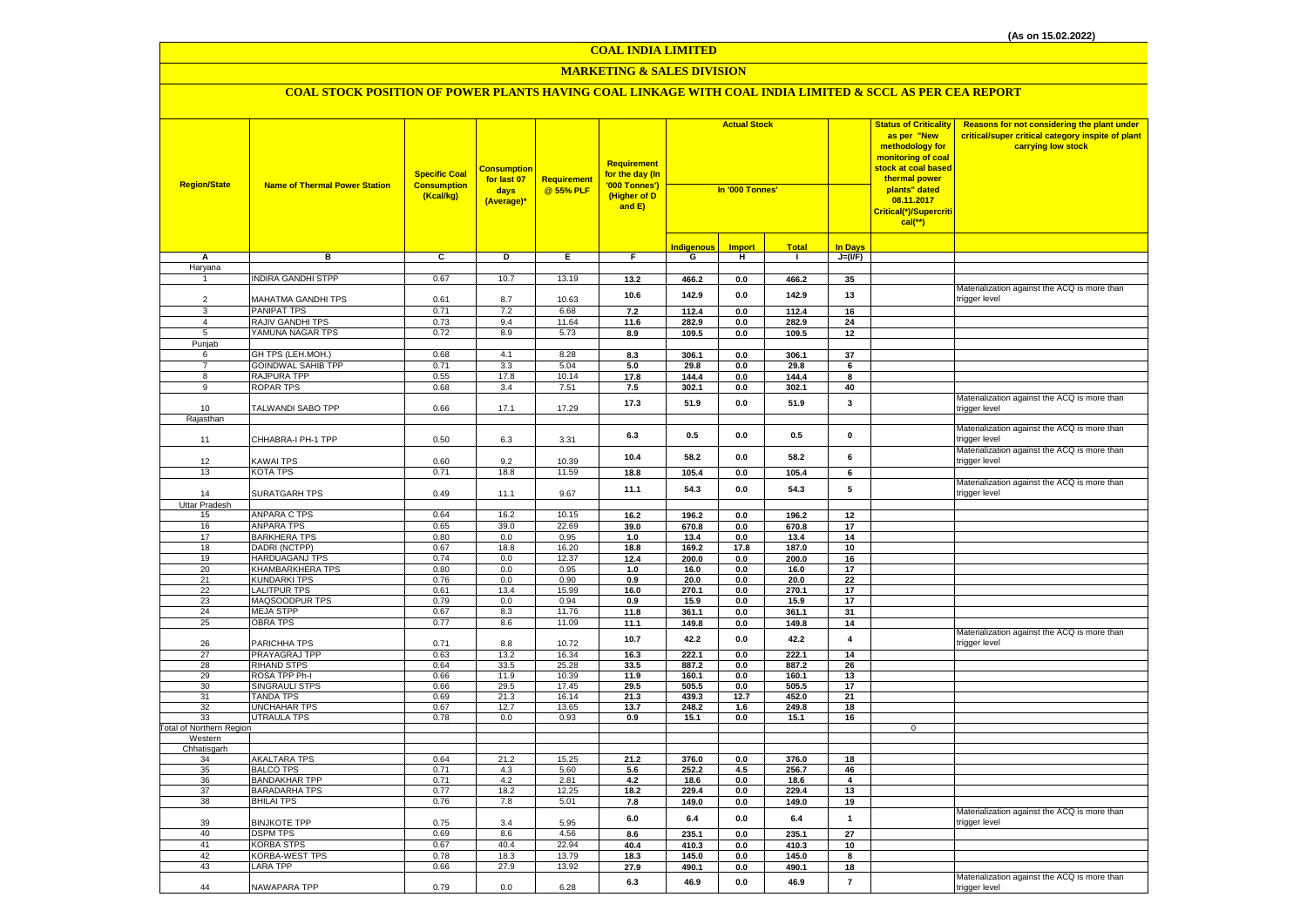#### **MARKETING & SALES DIVISION**

| <b>Region/State</b>     | <b>Name of Thermal Power Station</b>    | <b>Specific Coal</b><br><b>Consumption</b><br>(Kcal/kg) | <b>Consumption</b><br>for last 07<br>days<br>(Average)* | <b>Requirement</b><br>@ 55% PLF | <b>Requirement</b><br>for the day (In<br>'000 Tonnes')<br>(Higher of D<br>and E) | <b>Actual Stock</b><br>In '000 Tonnes' |               |              |                         | <b>Status of Criticality</b><br>as per "New<br>methodology for<br><mark>monitoring of coal</mark><br><mark>stock at coal based</mark><br>thermal power<br>plants" dated<br>08.11.2017<br>Critical(*)/Supercriti<br>$cal$ (**) | Reasons for not considering the plant under<br>critical/super critical category inspite of plant<br>carrying low stock |
|-------------------------|-----------------------------------------|---------------------------------------------------------|---------------------------------------------------------|---------------------------------|----------------------------------------------------------------------------------|----------------------------------------|---------------|--------------|-------------------------|-------------------------------------------------------------------------------------------------------------------------------------------------------------------------------------------------------------------------------|------------------------------------------------------------------------------------------------------------------------|
|                         |                                         |                                                         |                                                         |                                 |                                                                                  | <b>Indigenous</b>                      | <b>Import</b> | <b>Total</b> | <b>In Days</b>          |                                                                                                                                                                                                                               |                                                                                                                        |
| A                       | в                                       | ट                                                       | Þ                                                       | Е.                              | F.                                                                               | G                                      | н             | $\mathbf{I}$ | $J=(VF)$                |                                                                                                                                                                                                                               |                                                                                                                        |
|                         |                                         |                                                         |                                                         |                                 | 8.6                                                                              | 160.2                                  | 0.0           | 160.2        | 19                      |                                                                                                                                                                                                                               |                                                                                                                        |
| 45<br>46                | <b>PATHADI TPP</b><br><b>SIPAT STPS</b> | 0.65<br>0.68                                            | 8.6<br>32.2                                             | 5.18<br>26.62                   | 32.2                                                                             | 780.0                                  | 0.0           | 780.0        | 24                      |                                                                                                                                                                                                                               |                                                                                                                        |
|                         |                                         |                                                         |                                                         |                                 | 27.3                                                                             | 102.3                                  | 0.0           | 102.3        | $\overline{4}$          |                                                                                                                                                                                                                               | Materialization against the ACQ is more than                                                                           |
| 47                      | <b>TAMNAR TPP</b>                       | 0.84                                                    | 27.3                                                    | 26.52                           | 15.8                                                                             | 100.6                                  | 0.0           | 100.6        | 6                       |                                                                                                                                                                                                                               | trigger level<br>Materialization against the ACQ is more than                                                          |
| 48<br>Gujarat           | <b>JCHPINDA TPP</b>                     | 0.75                                                    | 15.8                                                    | 14.22                           |                                                                                  |                                        |               |              |                         |                                                                                                                                                                                                                               | trigger level                                                                                                          |
| 49                      | <b>GANDHI NAGAR TPS</b>                 | 0.69                                                    | 9.1                                                     | 5.71                            | 9.1                                                                              | 51.0                                   | 0.0           | 51.0         | 6                       |                                                                                                                                                                                                                               |                                                                                                                        |
|                         |                                         |                                                         |                                                         |                                 |                                                                                  |                                        |               |              |                         |                                                                                                                                                                                                                               | Materialization against the ACQ is more than                                                                           |
| 50                      | SABARMATI (D-F STATIONS)                | 0.57                                                    | 4.4                                                     | 2.74                            | 4.4                                                                              | 10.6                                   | 78.3          | 88.9         | $\overline{7}$          |                                                                                                                                                                                                                               | trigger level                                                                                                          |
| 51                      | UKAI TPS                                | 0.67                                                    | 13.1                                                    | 9.85                            | 13.1                                                                             | 81.9                                   | 0.0           | 81.9         | 6                       |                                                                                                                                                                                                                               | Materialization against the ACQ is more than<br>rigger level                                                           |
| 52                      | <b>WANAKBORI TPS</b>                    | 0.67                                                    | 21.1                                                    | 20.22                           | 21.1                                                                             | 81.5                                   | 0.0           | 81.5         | $\overline{\mathbf{4}}$ |                                                                                                                                                                                                                               | Materialization against the ACQ is more than<br>trigger level                                                          |
| Madhya Pradesh          |                                         |                                                         |                                                         |                                 |                                                                                  |                                        |               |              |                         |                                                                                                                                                                                                                               |                                                                                                                        |
| 53                      | AMARKANTAK EXT TPS                      | 0.65                                                    | 2.9                                                     | 1.80                            | 2.9                                                                              | 29.0                                   | 0.0           | 29.0         | 10                      |                                                                                                                                                                                                                               |                                                                                                                        |
| 54                      | ANUPPUR TPP                             | 0.65                                                    | 14.6                                                    | 10.31                           | 14.6                                                                             | 230.0                                  | 0.0           | 230.0        | 16                      |                                                                                                                                                                                                                               |                                                                                                                        |
| 55                      | <b>BINA TPS</b>                         | 0.74                                                    | 3.4                                                     | 4.88                            | 4.9                                                                              | 111.0                                  | 0.0           | 111.0        | 23                      |                                                                                                                                                                                                                               |                                                                                                                        |
| 56                      | <b>GADARWARA TPP</b>                    | 0.66                                                    | 18.8                                                    | 13.93                           | 18.8                                                                             | 191.4                                  | 7.4           | 198.8        | 11                      |                                                                                                                                                                                                                               |                                                                                                                        |
| 57                      | KHARGONE STPP                           | 0.60                                                    | 14.4                                                    | 10.45                           | 14.4                                                                             | 177.4                                  | 0.0           | 177.4        | 12                      |                                                                                                                                                                                                                               |                                                                                                                        |
| 58                      | SANJAY GANDHI TPS                       | 0.82                                                    | 18.0                                                    | 14.57                           | 18.0                                                                             | 72.0                                   | 0.0           | 72.0         | $\overline{4}$          |                                                                                                                                                                                                                               | Non payment of dues                                                                                                    |
| 59                      | <b>SATPURA TPS</b>                      | 0.67                                                    | 6.9                                                     | 11.79                           | 11.8                                                                             | 69.4                                   | 0.0           | 69.4         | 6                       |                                                                                                                                                                                                                               | Non Payment of Dues                                                                                                    |
| 60                      | <b>SEIONI TPP</b>                       | 0.64                                                    | 8.2                                                     | 5.06                            | 8.2                                                                              | 180.9                                  | 0.0           | 180.9        | 22                      |                                                                                                                                                                                                                               |                                                                                                                        |
| 61                      | SHREE SINGAJI TPP                       | 0.71                                                    | 28.6                                                    | 23.50                           | 28.6                                                                             | 114.4                                  | 0.0           | 114.4        | $\overline{\mathbf{4}}$ |                                                                                                                                                                                                                               | Non Payment of Dues                                                                                                    |
| 62                      | <b>VINDHYACHAL STPS</b>                 | 0.69                                                    | 66.5                                                    | 43.60                           | 66.5                                                                             | 1325.4                                 | 0.0           | 1325.4       | 20                      |                                                                                                                                                                                                                               |                                                                                                                        |
| Maharashtra             |                                         |                                                         |                                                         |                                 |                                                                                  |                                        |               |              |                         |                                                                                                                                                                                                                               | Materialization against the ACQ is more than                                                                           |
| 63                      | AMRAVATI TPS                            | 0.62                                                    | 20.0                                                    | 11.07                           | 20.0                                                                             | 23.1                                   | 0.0           | 23.1         | $\mathbf{1}$            |                                                                                                                                                                                                                               | trigger level                                                                                                          |
| 64                      | <b>BHUSAWAL TPS</b>                     | 0.72                                                    | 11.7                                                    | 11.44                           | 11.7                                                                             | 50.8                                   | 0.0           | 50.8         | 4                       |                                                                                                                                                                                                                               | Non payment of dues                                                                                                    |
| 65                      | <b>BUTIBORI TPP</b>                     | 0.67                                                    | 0.0                                                     | 5.31                            | 5.3                                                                              | 59.7                                   | 0.0           | 59.7         | 11                      |                                                                                                                                                                                                                               |                                                                                                                        |
| 66                      | CHANDRAPUR(MAHARASHTRA) STPS            | 0.78                                                    | 41.6                                                    | 30.17                           | 41.6                                                                             | 138.9                                  | $0.0\,$       | 138.9        | $\mathbf{3}$            |                                                                                                                                                                                                                               | Non payment of dues                                                                                                    |
| 67                      | DAHANU TPS                              | 0.62                                                    | 4.6                                                     | 4.09                            | 4.6                                                                              | 11.2                                   | 0.0           | 11.2         | $\mathbf 2$             |                                                                                                                                                                                                                               | Materialization against the ACQ is more than<br>rigger level                                                           |
| 68                      | DHARIWAL TPP                            | 0.67                                                    | 8.2                                                     | 5.34                            | 8.2                                                                              | 9.6                                    | 0.0           | 9.6          | $\mathbf{1}$            |                                                                                                                                                                                                                               | Materialization against the ACQ is more than                                                                           |
|                         |                                         |                                                         |                                                         |                                 |                                                                                  |                                        |               |              |                         |                                                                                                                                                                                                                               | rigger level<br>Materialization against the ACQ is more than                                                           |
| 69<br>70                | GMR WARORA TPS<br>KHAPARKHEDA TPS       | 0.67<br>0.89                                            | 7.4<br>19.1                                             | 5.29<br>15.72                   | 7.4<br>19.1                                                                      | 6.7<br>297.0                           | 0.0<br>0.0    | 6.7<br>297.0 | $\mathbf{1}$<br>16      |                                                                                                                                                                                                                               | trigger level                                                                                                          |
| 71                      | <b>KORADI TPS</b>                       | 0.76                                                    | 31.3                                                    | 22.08                           | 31.3                                                                             | 108.8                                  | 0.0           | 108.8        | 3                       |                                                                                                                                                                                                                               | Non payment of dues                                                                                                    |
| 72                      | <b>MAUDA TPS</b>                        | 0.70                                                    | 18.5                                                    | 21.29                           | 21.3                                                                             | 567.1                                  | 1.5           | 568.6        | $\overline{27}$         |                                                                                                                                                                                                                               |                                                                                                                        |
| 73                      | <b>NASIK TPS</b>                        | 0.81                                                    | 6.4                                                     | 6.72                            | 6.7                                                                              | 7.0                                    | $0.0\,$       | 7.0          | $\mathbf{1}$            |                                                                                                                                                                                                                               | Non payment of dues                                                                                                    |
| 74                      | <b>PARAS TPS</b>                        | 0.74                                                    | 6.9                                                     | 4.90                            | 6.9                                                                              | 24.3                                   | 0.0           | 24.3         | 4                       |                                                                                                                                                                                                                               | Non payment of dues                                                                                                    |
| 75                      | PARLI TPS                               | 0.67                                                    | 6.6                                                     | 6.65                            | 6.7                                                                              | 14.5                                   | 0.0           | 14.5         | $\overline{2}$          |                                                                                                                                                                                                                               | Non payment of dues                                                                                                    |
| 76                      | <b>SOLAPUR STPS</b>                     | 0.56                                                    | 10.2                                                    | 9.73                            | 10.2                                                                             | 174.0                                  | 0.0           | 174.0        | 17                      |                                                                                                                                                                                                                               |                                                                                                                        |
|                         |                                         |                                                         |                                                         |                                 | 41.7                                                                             | 109.0                                  | $0.0\,$       | 109.0        | $\overline{\mathbf{3}}$ |                                                                                                                                                                                                                               | Materialization against the ACQ is more than                                                                           |
| 77<br>78                | <b>TIRORA TPS</b><br>WARDHA WARORA TPP  | 0.66<br>0.66                                            | 41.7<br>5.2                                             | 28.73<br>4.71                   | 5.2                                                                              | 97.9                                   | 0.0           | 97.9         | 19                      |                                                                                                                                                                                                                               | trigger level                                                                                                          |
| Total of Western Region |                                         |                                                         |                                                         |                                 |                                                                                  |                                        |               |              |                         | $\overline{0}$                                                                                                                                                                                                                |                                                                                                                        |
| Southern                |                                         |                                                         |                                                         |                                 |                                                                                  |                                        |               |              |                         |                                                                                                                                                                                                                               |                                                                                                                        |
| Andhra Pradesh          |                                         |                                                         |                                                         |                                 |                                                                                  |                                        |               |              |                         |                                                                                                                                                                                                                               |                                                                                                                        |
| 79                      | DAMODARAM SANJEEVAIAH TPS               | 0.66                                                    | 14.6                                                    | 13.85                           | 14.6                                                                             | 34.7                                   | 0.0           | 34.7         | $\overline{2}$          |                                                                                                                                                                                                                               | Materialization against the ACQ is more than<br>trigger level                                                          |
| 80                      | Dr. N.TATA RAO TPS                      | 0.77                                                    | 27.8                                                    | 17.90                           | 27.8                                                                             | 140.1                                  | 0.0           | 140.1        | 5                       |                                                                                                                                                                                                                               |                                                                                                                        |
| 81                      | PAINAMPURAM TPP                         | 0.59                                                    | 16.5                                                    | 10.21                           | 16.5                                                                             | 188.5                                  | 20.1          | 208.6        | 13                      |                                                                                                                                                                                                                               |                                                                                                                        |
| 82                      | RAYALASEEMA TPS                         | 0.76                                                    | 16.7                                                    | 16.60                           | 16.7                                                                             | 60.5                                   | $0.0\,$       | 60.5         | $\pmb{4}$               |                                                                                                                                                                                                                               | Materialization against the ACQ is more than<br>trigger level                                                          |
| 83                      | <b>SIMHADRI</b>                         | 0.78                                                    | 28.6                                                    | 20.54                           | 28.6                                                                             | 305.2                                  | 0.0           | 305.2        | $\overline{11}$         |                                                                                                                                                                                                                               |                                                                                                                        |
| 84                      | <b>SGPL TPP</b>                         | 0.53                                                    | 11.4                                                    | 9.26                            | 11.4                                                                             | 57.6                                   | 135.7         | 193.3        | 17                      |                                                                                                                                                                                                                               |                                                                                                                        |
| 85                      | <b>VIZAG TPP</b>                        | 0.67                                                    | 9.8                                                     | 9.20                            | 9.8                                                                              | 1.6                                    | 0.0           | 1.6          | $\overline{\mathbf{0}}$ |                                                                                                                                                                                                                               |                                                                                                                        |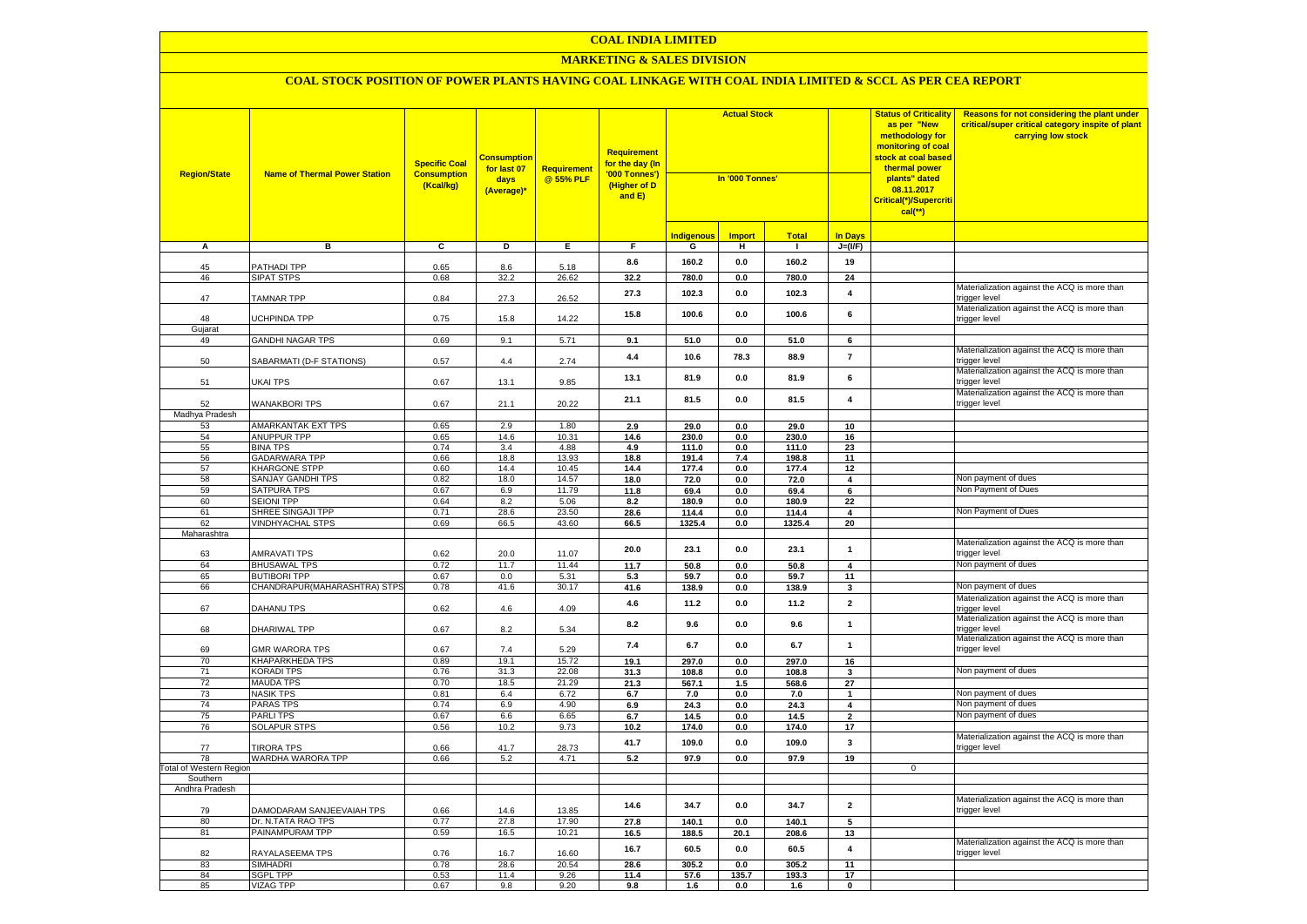#### **MARKETING & SALES DIVISION**

| <b>Region/State</b>             | <b>Name of Thermal Power Station</b>             | <b>Specific Coal</b><br><b>Consumption</b><br>(Kcal/kg) | <b>Consumption</b><br>for last 07<br>days<br>(Average)* | <b>Requirement</b><br>@ 55% PLF | Requirement<br>for the day (In<br>'000 Tonnes')<br>(Higher of D<br>and E) | <b>Actual Stock</b><br>In '000 Tonnes' |                |               |                         | <b>Status of Criticality</b><br>as per "New<br>methodology for<br>monitoring of coal<br>stock at coal based<br>thermal power<br>plants" dated<br>08.11.2017<br>Critical(*)/Supercriti<br>$cal$ (**) | Reasons for not considering the plant under<br>critical/super critical category inspite of plant<br>carrying low stock |
|---------------------------------|--------------------------------------------------|---------------------------------------------------------|---------------------------------------------------------|---------------------------------|---------------------------------------------------------------------------|----------------------------------------|----------------|---------------|-------------------------|-----------------------------------------------------------------------------------------------------------------------------------------------------------------------------------------------------|------------------------------------------------------------------------------------------------------------------------|
|                                 |                                                  |                                                         |                                                         |                                 |                                                                           | <b>Indigenous</b>                      | <b>Import</b>  | <b>Total</b>  | <b>In Days</b>          |                                                                                                                                                                                                     |                                                                                                                        |
| A                               | в                                                | $\overline{c}$                                          | D                                                       | Е.                              | F.                                                                        | G                                      | H              | $\mathbf{I}$  | $J=(VF)$                |                                                                                                                                                                                                     |                                                                                                                        |
| Karnataka                       |                                                  |                                                         |                                                         |                                 |                                                                           |                                        |                |               |                         |                                                                                                                                                                                                     |                                                                                                                        |
| 86                              | <b>BELLARY TPS</b>                               | 0.63                                                    | 12.3                                                    | 14.23                           | 14.2                                                                      | 50.7                                   | 0.0            | 50.7          | $\overline{\mathbf{4}}$ |                                                                                                                                                                                                     | Materialization against the ACQ is more than<br>trigger level<br>Materialization against the ACQ is more than          |
| 87                              | KUDGI STPP                                       | 0.63                                                    | 20.4                                                    | 19.90                           | 20.4                                                                      | 119.7                                  | $0.0\,$        | 119.7         | 6                       |                                                                                                                                                                                                     | trigger level<br>Materialization against the ACQ is more than                                                          |
| 88                              | RAICHUR TPS                                      | 0.66                                                    | 19.5                                                    | 14.98                           | 19.5                                                                      | 70.9                                   | 0.0            | 70.9          | $\overline{\mathbf{4}}$ |                                                                                                                                                                                                     | trigger level                                                                                                          |
| 89                              | <b>YERMARUS TPP</b>                              | 0.62                                                    | 8.2                                                     | 13.09                           | 13.1                                                                      | 32.1                                   | 0.0            | 32.1          | $\mathbf{2}$            |                                                                                                                                                                                                     | Materialization against the ACQ is more than<br>trigger level                                                          |
| <b>Tamil Nadu</b>               |                                                  |                                                         |                                                         |                                 |                                                                           |                                        |                |               |                         |                                                                                                                                                                                                     | Materialization against the ACQ is more than                                                                           |
| 90                              | METTUR TPS                                       | 0.81                                                    | 14.4                                                    | 8.98                            | 14.4                                                                      | 19.8                                   | 0.0            | 19.8          | $\mathbf{1}$            |                                                                                                                                                                                                     | trigger level<br>Materialization against the ACQ is more than                                                          |
| 91                              | <b>METTUR TPS - II</b>                           | 0.78                                                    | 6.1                                                     | 6.16                            | 6.2                                                                       | 41.9                                   | 0.0            | 41.9          | $\overline{7}$          |                                                                                                                                                                                                     | trigger level                                                                                                          |
| 92                              | <b>VORTH CHENNAI TPS</b>                         | 0.82                                                    | 31.9                                                    | 19.78                           | 31.9                                                                      | 126.4                                  | 0.0            | 126.4         | $\overline{\mathbf{4}}$ |                                                                                                                                                                                                     | Materialization against the ACQ is more than<br>trigger level                                                          |
| 93                              | TUTICORIN TPS                                    | 0.96                                                    | 15.3                                                    | 13.31                           | 15.3                                                                      | 92.9                                   | 0.0            | 92.9          | 6                       |                                                                                                                                                                                                     | Materialization against the ACQ is more than<br>trigger level                                                          |
| 94                              | <b>VALLUR TPP</b>                                | 0.72                                                    | 14.7                                                    | 14.26                           | 14.7                                                                      | 96.4                                   | 0.0            | 96.4          | $\overline{7}$          |                                                                                                                                                                                                     | Materialization against the ACQ is more than<br>trigger level                                                          |
| Telangana                       |                                                  |                                                         |                                                         |                                 |                                                                           |                                        |                |               |                         |                                                                                                                                                                                                     |                                                                                                                        |
| 95                              | <b>BHADRADRI TPP</b>                             | 0.69                                                    | 11.5                                                    | 9.83                            | 11.5                                                                      | 131.5                                  | 0.0            | 131.5         | 11                      |                                                                                                                                                                                                     |                                                                                                                        |
| 96                              | KAKATIYA TPS                                     | 0.57                                                    | 12.9                                                    | 8.33                            | 12.9                                                                      | 210.8                                  | 0.0            | 210.8         | 16                      |                                                                                                                                                                                                     |                                                                                                                        |
| 97<br>98                        | KOTHAGUDEM TPS (NEW)<br>KOTHAGUDEM TPS (STAGE-7) | 0.64<br>0.50                                            | 13.4<br>8.2                                             | 8.46<br>5.23                    | 13.4                                                                      | 110.9                                  | 0.0<br>0.0     | 110.9         | 8                       |                                                                                                                                                                                                     |                                                                                                                        |
| 99                              | RAMAGUNDEM STPS                                  | 0.62                                                    | 28.8                                                    | 21.33                           | 8.2<br>28.8                                                               | 140.9<br>420.3                         | 0.0            | 140.9         | 17<br>15                |                                                                                                                                                                                                     |                                                                                                                        |
| 100                             | RAMAGUNDEM-B TPS                                 | 0.77                                                    | 0.5                                                     | 0.63                            | 0.6                                                                       | 13.7                                   | 0.0            | 420.3<br>13.7 | 22                      |                                                                                                                                                                                                     |                                                                                                                        |
| 101                             | <b>SINGARENI TPP</b>                             | 0.58                                                    | 12.2                                                    | 9.12                            | 12.2                                                                      | 161.1                                  | 0.0            | 161.1         | 13                      |                                                                                                                                                                                                     |                                                                                                                        |
| <b>Total of Southern Region</b> |                                                  |                                                         |                                                         |                                 |                                                                           |                                        |                |               |                         | 0                                                                                                                                                                                                   |                                                                                                                        |
| Eastern                         |                                                  |                                                         |                                                         |                                 |                                                                           |                                        |                |               |                         |                                                                                                                                                                                                     |                                                                                                                        |
| Bihar                           |                                                  |                                                         |                                                         |                                 |                                                                           |                                        |                |               |                         |                                                                                                                                                                                                     |                                                                                                                        |
|                                 |                                                  |                                                         |                                                         |                                 | 8.0                                                                       | 49.3                                   | 0.0            | 49.3          | 6                       |                                                                                                                                                                                                     | Materialization against the ACQ is more than                                                                           |
| 102                             | <b>BARAUNI TPS</b>                               | 0.63                                                    | 8.0                                                     | 5.90                            |                                                                           |                                        |                |               |                         |                                                                                                                                                                                                     | trigger level                                                                                                          |
| 103                             | <b>BARH I</b>                                    | 0.67                                                    | 7.1                                                     | 5.84                            | 7.1                                                                       | 100.8                                  | $0.0\,$        | 100.8         | 14                      |                                                                                                                                                                                                     |                                                                                                                        |
| 104                             | <b>BARH II</b>                                   | 0.67                                                    | 14.3                                                    | 11.67                           | 14.3                                                                      | 201.5                                  | $\mathbf{0.0}$ | 201.5         | 14                      |                                                                                                                                                                                                     |                                                                                                                        |
| 105                             | KAHALGAON TPS                                    | 0.80                                                    | 34.4                                                    | 24.62                           | 34.4                                                                      | 66.4                                   | 0.0            | 66.4          | $\overline{\mathbf{2}}$ |                                                                                                                                                                                                     | Materialization against the ACQ is more than<br>trigger level                                                          |
| 106                             | MUZAFFARPUR TPS                                  | 0.77                                                    | 5.9                                                     | 3.95                            | 5.9                                                                       | 22.0                                   | 0.0            | 22.0          | $\overline{\mathbf{4}}$ |                                                                                                                                                                                                     | Materialization against the ACQ is more than<br>trigger level                                                          |
| 107                             | <b>NABINAGAR STPP</b>                            | 0.58                                                    | 16.8                                                    | 10.14                           | 16.8                                                                      | 329.6                                  | 0.0            | 329.6         | 20                      |                                                                                                                                                                                                     |                                                                                                                        |
| 108                             | <b>NABINAGAR TPP</b>                             | 0.69                                                    | 12.6                                                    | 9.06                            | 12.6                                                                      | 124.7                                  | $0.0\,$        | 124.7         | 10                      |                                                                                                                                                                                                     |                                                                                                                        |
| Jharkhand<br>109                | BOKARO TPS `A` EXP                               | 0.57                                                    | 6.2                                                     | 3.78                            | 6.2                                                                       | 90.4                                   | 0.0            | 90.4          | 15                      |                                                                                                                                                                                                     |                                                                                                                        |
| 110                             | CHANDRAPURA(DVC) TPS                             | 0.61                                                    | 5.8                                                     | 4.06                            | 5.8                                                                       | 123.2                                  | 0.0            | 123.2         | 21                      |                                                                                                                                                                                                     |                                                                                                                        |
| 111                             | <b>JOJOBERA TPS</b>                              | 0.69                                                    | 3.3                                                     | 2.18                            | 3.3                                                                       | 86.0                                   | 0.0            | 86.0          | 26                      |                                                                                                                                                                                                     |                                                                                                                        |
| 112                             | <b>KODARMA TPP</b>                               | 0.62                                                    | 13.7                                                    | 8.23                            | 13.7                                                                      | 110.5                                  | $\mathbf{0.0}$ | 110.5         | 8                       |                                                                                                                                                                                                     |                                                                                                                        |
|                                 |                                                  |                                                         |                                                         |                                 | 7.4                                                                       | 11.0                                   | 0.0            | 11.0          | $\mathbf{1}$            |                                                                                                                                                                                                     | Materialization against the ACQ is more than                                                                           |
| 113<br>114                      | MAHADEV PRASAD STPP<br><b>MAITHON RB TPP</b>     | 0.70<br>0.64                                            | 7.4<br>12.2                                             | 5.01<br>8.89                    | 12.2                                                                      | 159.1                                  | 0.0            | 159.1         | 13                      |                                                                                                                                                                                                     | rigger level                                                                                                           |
| 115                             | <b>TENUGHAT TPS</b>                              | 0.75                                                    | 5.7                                                     | 4.16                            | 5.7                                                                       | 45.0                                   | 0.0            | 45.0          | 8                       |                                                                                                                                                                                                     |                                                                                                                        |
| Odisha                          |                                                  |                                                         |                                                         |                                 |                                                                           |                                        |                |               |                         |                                                                                                                                                                                                     |                                                                                                                        |
| 116                             | <b>DARLIPALI STPS</b>                            | 0.71                                                    | 14.3                                                    | 14.95                           | 15.0                                                                      | 483.2                                  | 0.0            | 483.2         | 32                      |                                                                                                                                                                                                     |                                                                                                                        |
| 117                             | <b>DERANG TPP</b>                                | 0.70                                                    | 19.1                                                    | 11.10                           | 19.1                                                                      | 1030.6                                 | 0.0            | 1030.6        | 54                      |                                                                                                                                                                                                     |                                                                                                                        |
| 118                             | <b>IB VALLEY TPS</b>                             | 0.83                                                    | 20.6                                                    | 19.16                           | 20.6                                                                      | 392.3                                  | 0.0            | 392.3         | 19                      |                                                                                                                                                                                                     |                                                                                                                        |
| 119                             | KAMALANGA TPS                                    | 0.72                                                    | 16.8                                                    | 10.02                           | 16.8                                                                      | 56.9                                   | 0.0            | 56.9          | $\mathbf{3}$            |                                                                                                                                                                                                     | Materialization against the ACQ is more than<br>rigger level                                                           |
| 120                             | <b>VEDANTA TPP</b>                               | 0.76                                                    | 0.0                                                     | 6.02                            | 6.0                                                                       | 0.0                                    | 0.0            | $0.0\,$       | $\mathbf{0}$            |                                                                                                                                                                                                     | Materialization against the ACQ is more than<br>trigger level                                                          |
| 121                             | <b>TALCHER STPS</b>                              | 0.79                                                    | 52.9                                                    | 31.43                           | 52.9                                                                      | 829.5                                  | 0.0            | 829.5         | 16                      |                                                                                                                                                                                                     |                                                                                                                        |
| West Bengal                     |                                                  |                                                         |                                                         |                                 |                                                                           |                                        |                |               |                         |                                                                                                                                                                                                     |                                                                                                                        |
| 122                             | <b>BAKRESWAR TPS</b>                             | 0.62                                                    | 15.7                                                    | 8.61                            | 15.7                                                                      | 59.7                                   | 0.0            | 59.7          | $\overline{4}$          |                                                                                                                                                                                                     | Non payment of dues                                                                                                    |